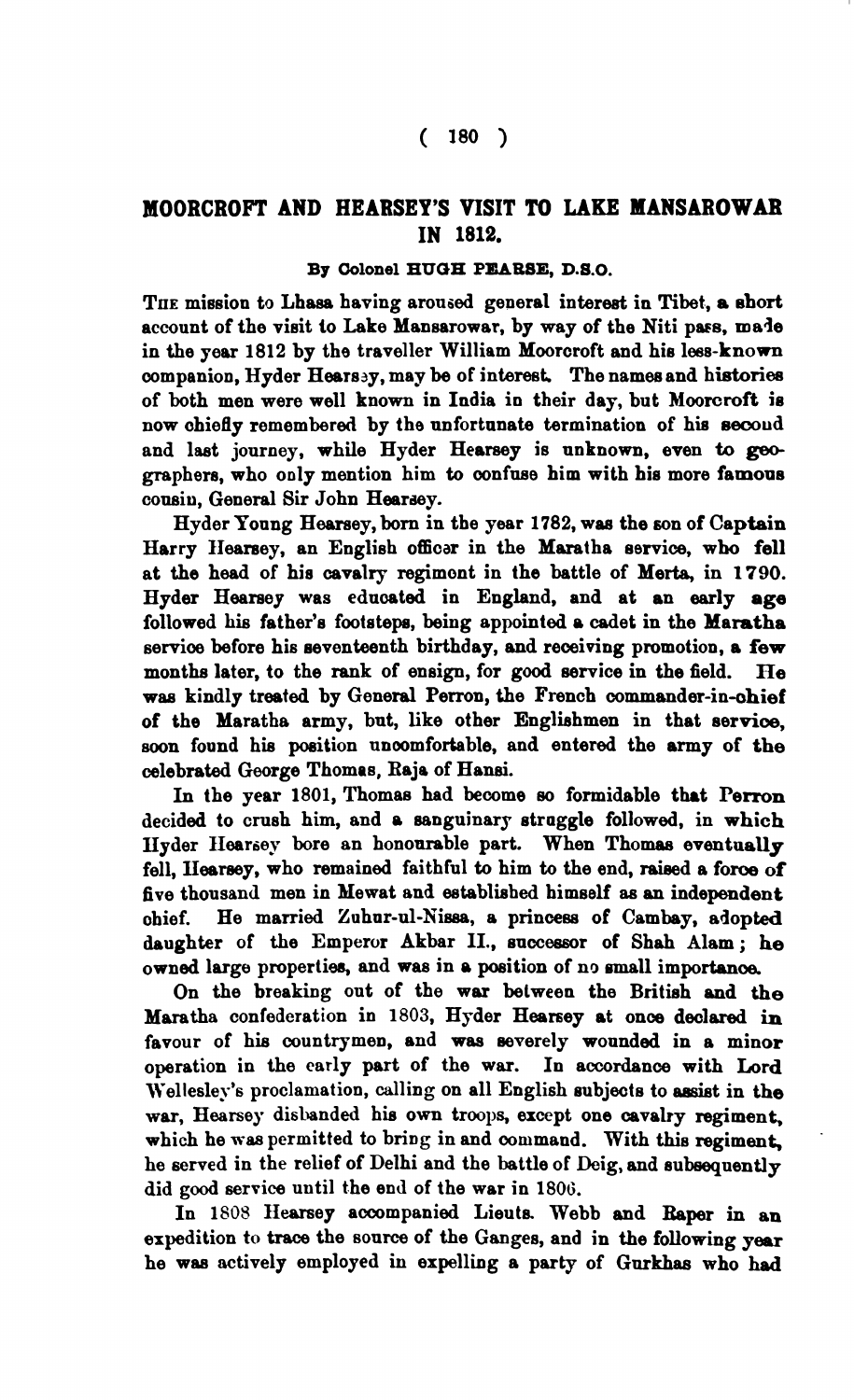## **YOORCBOFT AND HEARSYDS VISIT TO LAKE MANSABOWAR IN 1812.** 181

taken possession of part of the Oudh Terai. This service was achieved with success, but the incursion of the Gurkhas was one of the aggressions which eventually led to the war with Nepal in 1815. In this war Hjder Hearsey took a prominent part. There **ie** ample evidence in the Parliamentary Papers oonnected with the war that he was much consulted by Lord Moira's Government ; and, in consequence OF the ill anaoees whioh attended our early operatiom, he a. **J** his brother-in-law, William Linnæus Gardiner, who had married another of **the** princessea of Cambay, were employed to conduct an independent expedition agaimt the province of Kumaon. This operation was eminently successful, but Hyder Hearsey himself was very teverely wounded and taken plisoner, his life being saved by the intervention of a Gurkha chief, whose friendship he had made during his expedition to Lake Mansarowar. Hearsey died in 1840.

In the year 1812, Hyder Hearsey, who was living on his property near Bareilly, undertook the exploration of Western Tibet with his friend, William Moorcroft. The latter was a native of Lancashire, who **had** been educated **aa** a surgeon, but had been persuaded by the oelebrated John Hunter to turn his attention to veterinary surgery, a science then much negleoted in England. Moorcroft completed his .todies in **Fnmoe,** and, after making a considerable fortune by the Practice of his profession in London, most of which he lost by an **unitary** form the Court of Directors of the East India Company to go out to Bengal as superintondent of their military stud. He went to India early in the year **1808,** and eoon formed the conviction that the native breed of horses In India, then of poor quality, could best be improved by an infusion of the blood and bone of the Turkoman horse of central Asia. Mr. Moor-**-oft,** who was a man of many intereste, also desired to be instrumental in promoting commerce between India and the neighbouring countries, -he **was aleo** desiroue of serving his country **ae** a geographer.

To such a man the friendship of Hyder Hearsey was no mean acquisition, and it was undoubtedly thanks to Hearsey's tact, knowledge **Qf native** manners and auatomr, and widespread influence, that the two travellers achieved their remarkable exploration of Western Tibet and Foturned safely to India.

A summary of Mr. Moorcroft's account of his journey, in company with Hyder Hearsey, to the sacred Lake Mansarowar, is to be found<br> **in** vol. 12 of that rare publication 'Asiatick Researches,' \* published at the Calcutta Gazette Office in the year 1816. The summary was made by Mr. H. T. Colebrooke, the President of the Asiatic Society (to use<br>the modern spelling), and certain details of general interest, omitted  $\rightarrow$  Mr. Colebrooke from considerations of space, are still extant in

 $^*$  The earliest series of Transactions of the Asiatic Society of Bengal commenced **ha** ,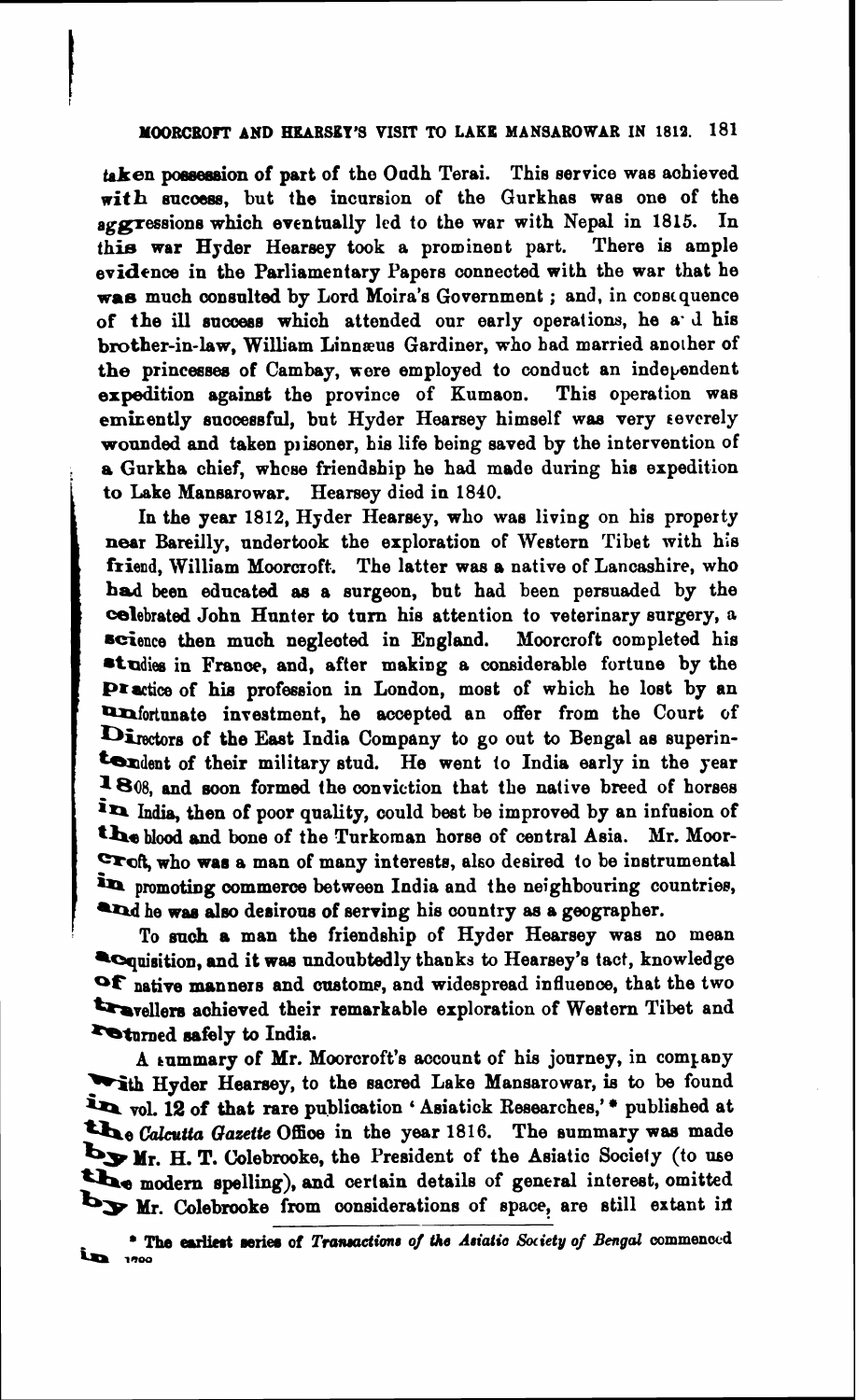## 182 MOOBCROFT AND **HEARSEY'S VISIT TO LAKE MANSAROWAR IN 1812.**

Hyder Hearsey's notes on his journey, and will be found in the following pages.

Mr. Colebrooke, an acknowledged authority of the period on Indian exploration, states in **hia** introductory remarke that the journey to Tibet was "undertaken from motives of public zeal, to open to Great Britain means of obtaining the materiala of the fineet woollen fabrio. The arduous and perilous enterprise in which Mr. Moororoft, accompanied by Captain Hearsey, engaged, and which was prosecuted by them with indefatigable perseverance and admirable intrepidity, undismayed by the difficulties of the way and the dangers with which the jealousy of the Nepalese beet them on their return, and undeterred by hardships and privations, and in Mr. Moororoft's instance by frequent illness, baa in the reanlt not only aooomplished the primary object which was in view, but has brought an interesting accession of knowledge of a never before explored region; and has ascertained the existence, and approximately determined the situation of Manasarovara. verifying at the same time the fact that it gives origin neither to the Qangee nor to any other of the rivers **repoted to** flow from it. Mr. Moorcroft . . . found reason to believe that the lake has no outlet. **Hia** atay, however, was too short to allow of hie making a oomplete oirouit of it: and adverting to the difficulty of oonoeiving the evaporation of the lake's surface in so cold a climate to be equivalent to the influx of water in the **season** of thaw from the surrounding mountains, it may be conjectured that, although no river ran from it, nor any outlet appear at the level at which it waa men by Mr. **Moomroft,** it may have some drain of its superfluous waters, when more swollen and at its greatest elevation, and may then, perhaps, communicate with Rowan lake, in which the Sutlej takes its source, conformable with the oral information received by our travellers."

Returning to Hyder Hearsey'e notee of the journey, we find that the travellers croseed the Britieh frontier of **Rohilkhand** and entered Kumaon, then occupied by the Gurkhas, on May 9, 1812, disguised as Gosains, or Hindu pilgrims. They were accompanied by no less than fifty-two natives-moatly hill aoolies, no donbt, but inaluding **an**  Afghan soldier of fortune named Gholam Hyder Khan,\* who had long been attached to Hyder Hearsey, and two pundits, or educated natives, Afghan soldier of fortune named Gholam Hyder Khan,\* who had long been attached to Hyder Hearsey, and two pundits, or educated natives, who had been engaged as surveyors.<br>Moorcroft states that Hearsey undertook the survey o

route traversed, and that Harkh Dev, one of the pundits, paced the road ; two of **hie** ordinary steps measuring exactly 4 feet.

From May 9 to 24 the travellere went over ground that had **already**  been explored by Colonel Colebrook; but on tbe latter date they left

<sup>\*</sup> Ghoiam Hyder Khan afterwards accompanied Moorcroft on his ill-fated expedition to Bokhara, and was the only member of it who returned to India.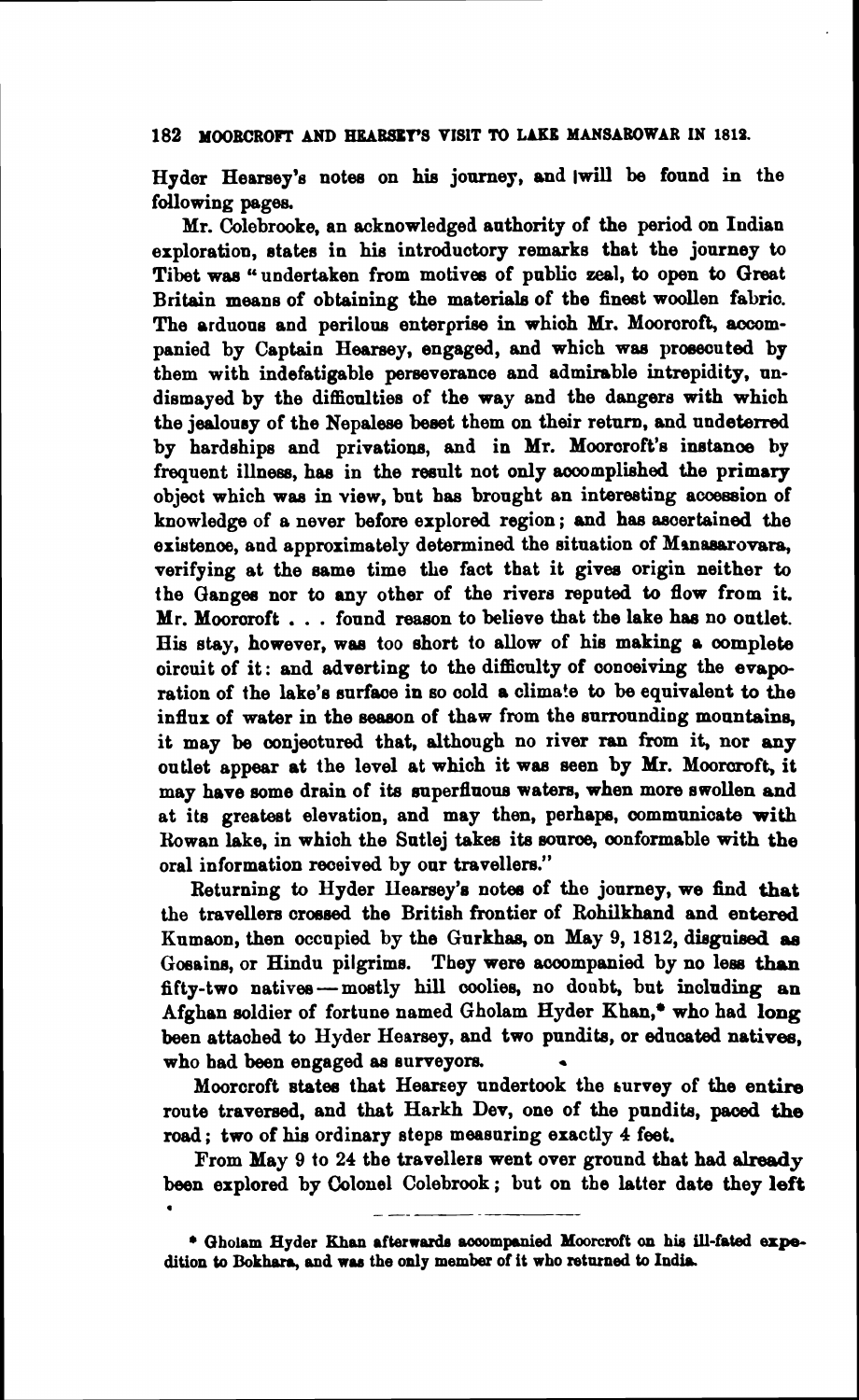the Badrinath road at Joshimath, and thence travelled over unexplored gronnd to the village of Niti, which they reached on June 4. **At**  this point the Tibetan authoritiee began **to** make difficnltiee about further progress, pointing out "that this was a road by which pilgrims **to** Mansarowar eeldom oame ; that we were armed ; that we had many people; that report said that we were either Gorkhalis or Firingie come with designs inimical to the Undes; and that measures had been **&ken** aocordingly!' (Undee, or Hundee, was the name applied to Tibet by the travellers.) The disguise as Gosains had, then, not been altogether successful, as might have been anticipated; and nothing but the great tact, patience, and courage shown by the travellers enabled them to oomylete their journey to the saored lake. The Tibetans have from time immemorial shown the greatest aversion to any visits by Europeans from India, while the hill states of Kumaon and Garwhal were at this time in the hands of the Nepalese, whose policy was most hostile to the English. The Gurkha war, which broke out two years later, was in fact already brewing. Moorcroft and Hearsey explained to the headman of Niti that "for pious and humane **reaeone** we wiehed to visit the Lake of Nansarowar ; that for defraying our expenses we had brought certain articles from our **country** for eale; that we had for our own defence oertain arms which we were willing to leave in his keeping during our stay in the Undes."

**This** deolaration eeemed to give eatiefaction, but the travellers were requested to await for a period of fifteen days, until the reply of the **Tibetan** rulers of that province could be received.

After many days of fruitless and wearisome negotiations, it at length became clear that the delay was entirely caused by the headmen of the Niti villages themselves, the authorities on the Tibetan side of **the pass of stopping the existence of the Niti villages themselves, the authorities on the Tibetan side of the pass having no means of stopping the travellers if the Niti head-<br>men chose to introduce them to their norther sacrifice** of a bottle of brandy, made into punch and well sweetened, **Was** not without effect in a heated debate which took place on June 23; **ht** the aacent of the **paas** did not finally take place until the last day **of** the month.

Travelling slowly and gradually eetabliehing friendly relatione with the chiefs and priests of the province, Moorcroft and Hearsey reached the **town** of Daba (some 20 miles over the border) on July 3. 'J'hey had experienced considerable difficulty in traversing the Niti pass, the **md** being of the roughest description.

They describe Daba as "perched upon the top of a rock which juts out towards the river with an irregular declivity, and is surmounted . **by** the higheet eminence in the whole line which defends it from the north-west." They add that at Daba they found a few cultivated fields, **whioh** were the firet that they had found in Tibet. The river referred **to in** the Tiltil, a tributary of the Sutlej.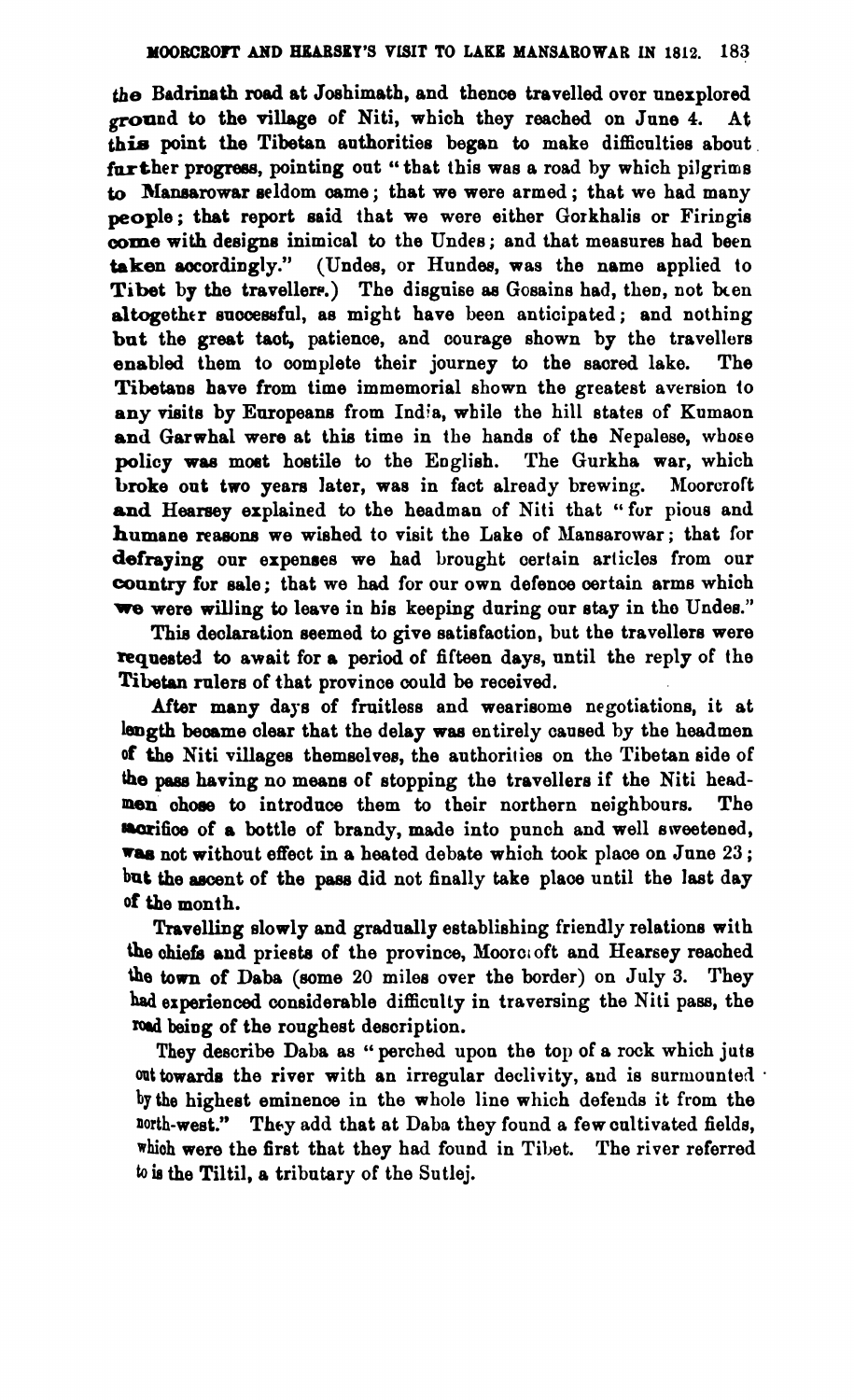#### **184 MOOBCBOFT AND BEABSEY'S VISIT TO LAKE MANSABOWAR IN 1812.**

There were three persons of importance at Daba, styled by Moorcroft the Lama, the Wazir, and the Doba, or head zemindar.\* The wazir was absent on business towards Mansarowar, and his son repreeented him. Hyder Heareey'e notes, whiob are more plain spoken **than**  Mr. Moorcroft's narrative, run as follows :-

After breakfaat thie day (July 4) Umar Singh sent word to **ns** to come and pay our respects to the wazir's son, in council assembled with the lama and the son of the deba. We proceeded about nine o'olook attended by the pundit and three or four other eervants, oarrying the presents for these people. The presents consisted of 3 yards of superfine scarlet broadcloth, some sugar and spice, all arranged on a brass plate. We first entered a gate, over against whioh waa fastened a very large and handsome dog, something of the Newfoundland breed; the entrance stunk very much of him.

"We then had to stoop to enter another door-filthy enough, stench abominable. We then proceeded up a few stepe of earth and atones, all broken. We turned to the right and entered a small antechamber, to the right of which was the women's room. A greasy, filthy purdah was then lifted up, and we entered the parlour. Here we found a clean mireai, or poor woollen carpet, epread for us in the oentre of the room. In front was a vacant seat, opposite to which our presents were placed. On the right eat the lama on a cushion ; before him waa plaoed a kind of tea-poy (three-legged table), on which were two wooden **varnished**  plates, painted and gilt. There was also a fire-pan. The old gentleman appeared about seventy years old, had a shrewd countenance, said very little, and eyed ne all the time. He was dreseed in a **coeree,** woollen, red garment, the manufacture of the country, greasy and dirty in the extreme. This was the bishop of this see.

" He had another priest sitting to hie right, more black, more **Glthy,**  and more ugly than himself. Opposite to me sat the son of the deba, a dark but sensible, though rather heavy-looking person, aged about twenty-nine or thirty. He had a paper in his hand at our entrance, as if in the act of writing. He was eeated on a leather cushion etnffed with wool, over which was a carpet; before him was a sort of small table, on which were two of the wooden plates before mentioned, a ohina cup, an inkstand, a wooden pen, and a knife. To hia right **lay a**  long silver pipe. He was dressed in a red, blue, green, and yellow striped woollen gown."

It appeared that the paper waa a letter to the oommander of Gortope (or Qartok), a neighLouring eeat of government, explaining **that**  Moorcroft and Heamey really were harmless pilgrime, and not **the**  dreaded Firingis, and requesting that they might be permitted **to** 

<sup>&</sup>lt;sup>*\*</sup>* It appears that the terms " wazir " and "deba" were incorrectly used, the former</sup> **not baing a Tibetan** word, while *debn* **in** merely **a mpectfnl mas.**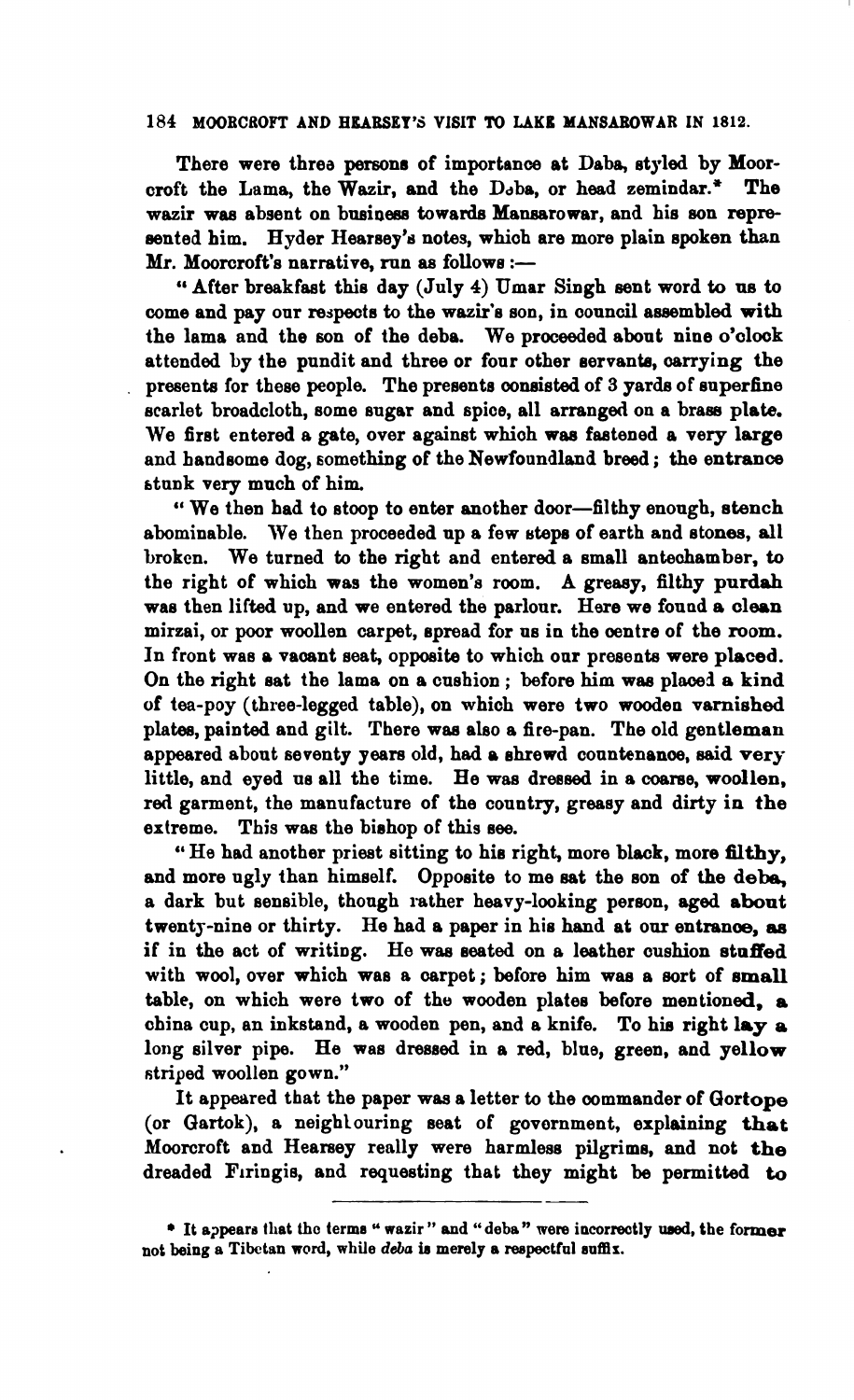### **YOORCBOIrT mD** HEABBEY'd **VISIT** TO **LAKE** MANSABOWAR IN 1812. **185**

proceed to Lake Mansarowar. Suspicions were again aroused on the following day by the discovery that Hearsey wore half-boots of an English pattern, a ourioue elip on hie part, which his fellow-traveller records with obvious relish, adding that he himself had taken the precaution of having turned-up toes added to his own shoes.

On July 8 an answer to the deba's letter wee received from Gortope, which was conveyed to the travellers on the following day. It was to **the** effeot **that** the governor had been informed three years previously that some Europeans were about to come into the country. He therefore desired to see the travellers.

**Mesen** Moororoft and Hearaey aoaordingly set out from Daba on **34y** 12, and, after a six days' march, reached Gortope, whioh they found to be a large encampment of blanket tents in clusters. The deba, however, had a small house, surrounded by a fence about 4 feet high, and to this residence the travellers were at once summoned. The interview **was** a long one, and the council, similarly compoeed to that **at** Daba, was at firet distrustful, but the travellers were at length enabled to allay all euapioion **ae** to their being Europeans.

On the following day, July **18,** trade relatione were eetabliehed, **md the** Kashmirian vakil, or agent, of the Raja of Ladak, who wae at Gortope, expressed a desire to open a commerce with Hindustan.

By **July 22** Mr. Moororoft wae on friendly terms with the "deba," **who,** when aeked what artiolea he would Like brought up for him from India, said that " a sword and a neoklace of large pearls of a rose-colour, Pear-shape, and free from flaws or irregularities, would be most accept**able."** Evidently an enlightened man, the deba, and a shrewd Inan of business too, for Mr. Moorcroft adds that he gave a sketch of the neck**lace** which he desired, worth probably about two thousand rupees, but **the coot** of whioh the deba eetimated at three or four hundred. The deba then gave the travellers leave to visit Mansarowar, but ordered them to confine themselves strictly to the usual pilgrim road, and to **return** by the Niti pass.

It is worth mentioning that Hearsey was informed by the vakil of the Raja of Ladak that the *Ooroos*, or Russians, had long been in the habit of trading with that country, and had, in the last three years, Pushed a lively trade into Kashmir by means of agents. The *Ooroos* had not yet visited Ladak in person, but the Deba of Daba asserted that **OUTAVANS** of five or six hundred of them, on horseback, had come to the fair of Gortope. In a later conversation the Ladak vakil said that a **few Rdua** had been in Keshmir.

The travellers left **Qortope** on July 23, and on August 2 arrived at \*\* the Lake of Rawanhrad, a large sheet of remarkably blue water, **Waid** . . . to communicate by a river with the lake Mansarowar." On August 5 they came in view of the holy lake, and on the following day halted on its bank. The travellers remained for two days, exploring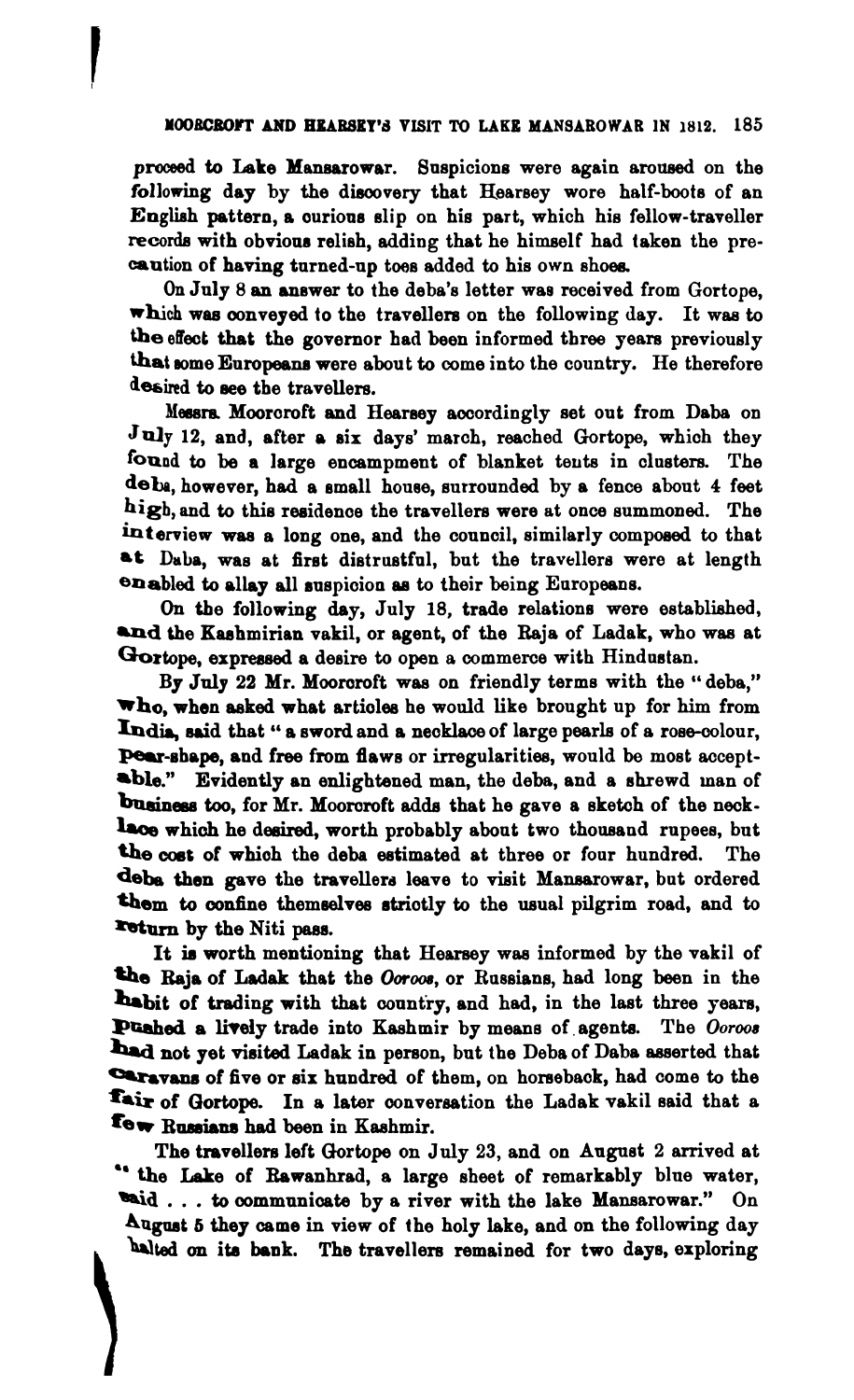#### **186 MOORCROFT AND HEARSEY'S VISIT TO LAKE MANSAROWAR IN 1812.**

the shores of the lake. Mr. Moororoft describes Mansarowar in the following terms: "In form it appeared to me oblong, the sides of the east, west, and south nearly straight; that of the north, and especially to the north-eest, where there is a plain at the foot of elevated land, indented and irregularly tending to the east. The angles were not sharp, or its figure would have approached nearer to a square than **to**  any other, but it may be considered as an irregular oval. Its breadth from soath to north I estimate at about 11 miles, ite length about 15. The water, except where disturbed by the wind near the beach, where it ie sandy, is olear and well **taated.** No weeds are obeervable on its surface, but grass is thrown upon its banks from the bottom. The middle and sides farthest from the spectator reflect green, and, taken altogether, it **ha8** a noble appearance, whether in an agitated or **a**  quiet state." Mr. Moorcroft discovered a number of caves, inhabited by religious reoluses, and mentions that one of the nuns, struck by pity, no doubt, at his haggard and worn appearance, offered him hospitality, but "with the most cordial salutation and expression of thank8 by dumb show," he took **hie** leave and went on with hie survey. Mr. Hearsey, meanwhile, cut Moorcroft's name and his own on a stone, and left it in a seonre plaoe, an excneable aot under the oiroumatances.

The return journey was begun on August 8, and on the 22nd the party again reached Daba, where the children received them as old friends. The travellera had some diffioulty in. obtaining transport to carry them back over the mountains, but eventually left Daba on August 26, and by September 3, after an arduous journey, were delighted to see trees once again. Their worst troubles were, however, to come, for after an interesting march through the hill country, during which they resumed their European dress, the travellers were arrested by the **Gurkha** rnlera of Kumeon.

On October 9, Bada Thapa, a chief who had oommunioated by letter with the travellers four days previously, met them by appointment at Chandpur. Banda Thapa, " a etont old man of eeventy, and altogether not superior in his appearance to one of the zemindars of Ghazipur,"  $*$ inquired why Messrs. Moorcroft and Hearsey were travelling through Gurkha territory, and particularly why they had disguised themselves. The travellers replied that it was the onstom for travellers to disguise themselves, and that by no other means could they have entered Tibet. They aeked if any oomplaint **had** been made as to their conduot, and, on receiving satisfactory assurance on that head, pointed out that hundreds of Nepalese were allowed to travel at their pleasure through the **Com**pany's territories.

Banda Thapa took his leave, apparently satisfied, but on October 15

<sup>\*</sup> Moorcroft's residence in India.